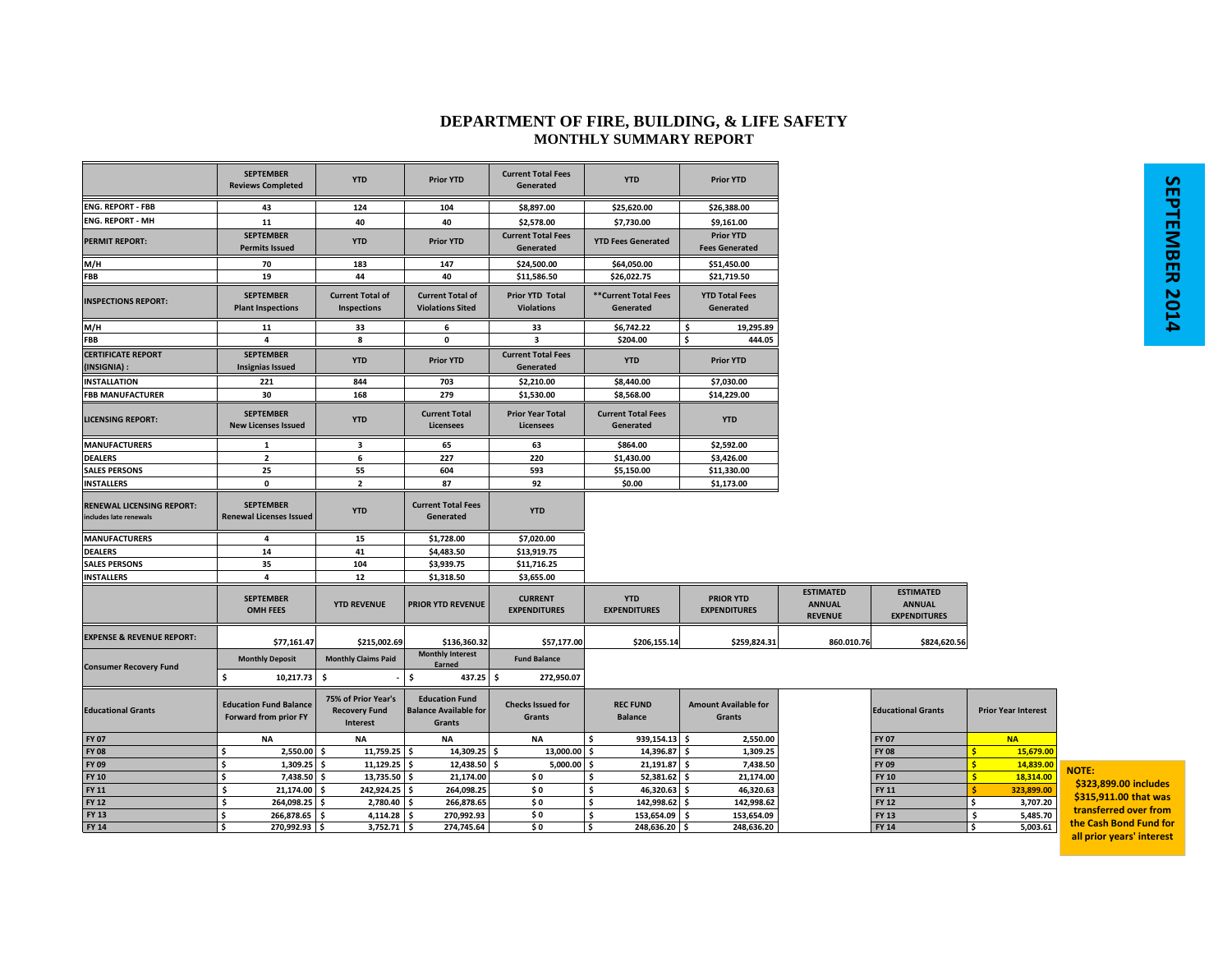| <b>SEPTEMBER 2014</b>     |      |        |        |        |              |      |                             |                            |     |  |
|---------------------------|------|--------|--------|--------|--------------|------|-----------------------------|----------------------------|-----|--|
| <b>PRODUCTION REPORT:</b> |      | Single | Double | Triple | Quad         | Five | Inspection<br><b>Visits</b> | <b>Violations</b><br>Cited |     |  |
| Number of Homes Labeled   |      | 53     | 93     | 1      | $\mathbf{1}$ | 0    | 11                          | 6                          |     |  |
| <b>PRODUCTION TREND:</b>  | 2014 | 2013   | 2012   | 2011   | 2010         | 2009 | 2008<br>2007                |                            |     |  |
| January                   | 142  | 92     | 112    | 99     | 81           | 126  | 286                         | 374                        | 723 |  |
| February                  | 127  | 84     | 111    | 80     | 87           | 112  | 281                         | 349                        | 739 |  |
| March                     | 120  | 98     | 115    | 107    | 106          | 119  | 290                         | 389                        | 825 |  |
| April                     | 151  | 149    | 117    | 86     | 99           | 108  | 321                         | 354                        | 595 |  |
| May                       | 161  | 156    | 135    | 108    | 108          | 116  | 304                         | 400                        | 740 |  |
| June                      | 146  | 159    | 130    | 123    | 126          | 124  | 254                         | 419                        | 762 |  |
| July                      | 147  | 141    | 109    | 78     | 117          | 102  | 243                         | 334                        | 486 |  |
| August                    | 182  | 143    | 140    | 110    | 108          | 118  | 275                         | 397                        | 663 |  |
| September                 | 148  | 140    | 99     | 90     | 123          | 135  |                             | 308                        | 490 |  |
| October                   |      | 181    | 145    | 90     | 90           | 146  | 251                         | 342                        | 522 |  |
| November                  |      | 148    | 83     | 110    | 92           | 119  | 184                         | 312                        | 463 |  |
| December                  |      | 129    | 111    | 115    | 88           | 100  | 147                         | 241                        | 377 |  |

| <b>AUDITS:</b>              | <b>With Violations</b> | With Out<br><b>Violations</b> | Unlicensed<br>Activity<br>Investigations |  |  |
|-----------------------------|------------------------|-------------------------------|------------------------------------------|--|--|
| <b>Trust Account Audits</b> |                        |                               |                                          |  |  |
|                             |                        |                               |                                          |  |  |
| <b>COMPLAINTS:</b>          | <b>Current</b>         | חד                            | Prior                                    |  |  |
| <b>New Received</b>         |                        |                               |                                          |  |  |
| Closed/Reopened             |                        |                               |                                          |  |  |

**16** open/active complaints

| Certificates (Insignias)<br><b>Reported As Affixed</b> | <b>INSTALLATION</b><br><b>MBL/MFG</b><br><b>FBB</b><br>2014 | <b>INSTALLATION</b><br><b>MBL/MFG</b><br><b>FBB</b><br>2013 | <b>INSTALLATION</b><br><b>MBL/MFG</b><br><b>Homes</b><br>2012 | <b>INSTALLATION</b><br><b>MBL/MFG</b><br><b>Homes</b><br>2011 |  |  | <b>FBB</b><br><b>Manufacturer</b><br>2014 | <b>FBB</b><br>2013 | <b>FBB</b><br>Manufacturer   Manufacturer   Manufacturer<br>2012 | <b>FBB</b><br>2011 |
|--------------------------------------------------------|-------------------------------------------------------------|-------------------------------------------------------------|---------------------------------------------------------------|---------------------------------------------------------------|--|--|-------------------------------------------|--------------------|------------------------------------------------------------------|--------------------|
| January                                                | 277                                                         | 185                                                         | 131                                                           | 105                                                           |  |  | 35                                        | 37                 | 78                                                               | 34                 |
| February                                               | 220                                                         | 156                                                         | 129                                                           | 135                                                           |  |  | 17                                        | 59                 | 48                                                               | 65                 |
| March                                                  | 203                                                         | 159                                                         | 164                                                           | 126                                                           |  |  | 10                                        | 44                 | 55                                                               | 32                 |
| April                                                  | 243                                                         | 176                                                         | 174                                                           | 198                                                           |  |  | 22                                        | 38                 | 70                                                               | 59                 |
| May                                                    | 238                                                         | 194                                                         | 171                                                           | 152                                                           |  |  | 85                                        | 44                 | 82                                                               | 54                 |
| June                                                   | 253                                                         | 248                                                         | 185                                                           | 158                                                           |  |  | 18                                        | 31                 | 50                                                               | 91                 |
| July                                                   | 223                                                         | 200                                                         | 206                                                           | 167                                                           |  |  | 35                                        | 56                 | 62                                                               | 145                |
| August                                                 | 232                                                         | 221                                                         | 174                                                           | 175                                                           |  |  | 46                                        | 96                 | 33                                                               | 34                 |
| September                                              | 258                                                         | 181                                                         | 169                                                           | 159                                                           |  |  | 58                                        | 95                 | 62                                                               | 54                 |
| October                                                |                                                             | 226                                                         | 196                                                           | 142                                                           |  |  |                                           | 85                 | 47                                                               | 105                |
| November                                               |                                                             | 251                                                         | 202                                                           | 142                                                           |  |  |                                           | 35                 | 48                                                               | 38                 |
| December                                               |                                                             | 196                                                         | 207                                                           | 38                                                            |  |  |                                           | 43                 | 16                                                               | 152                |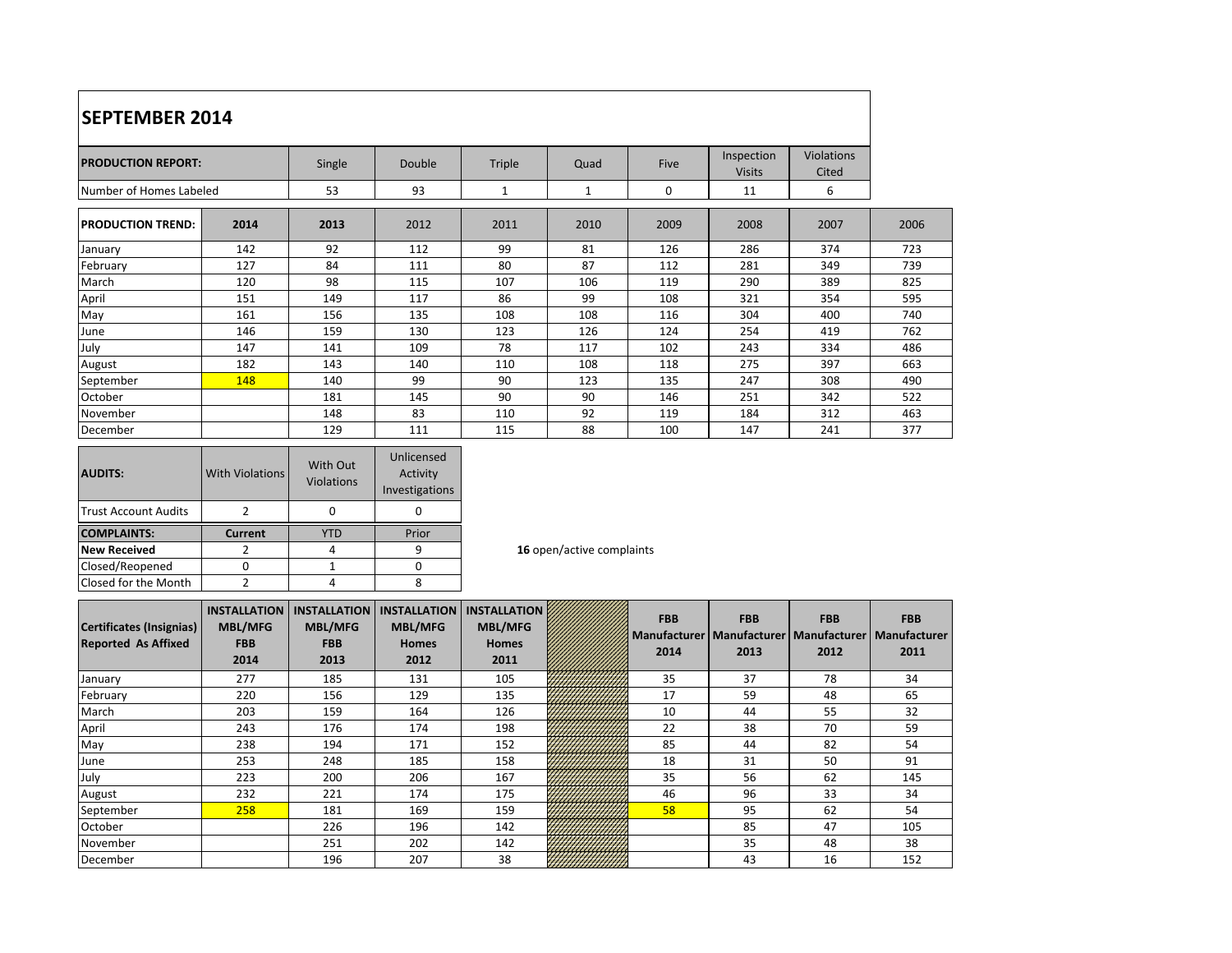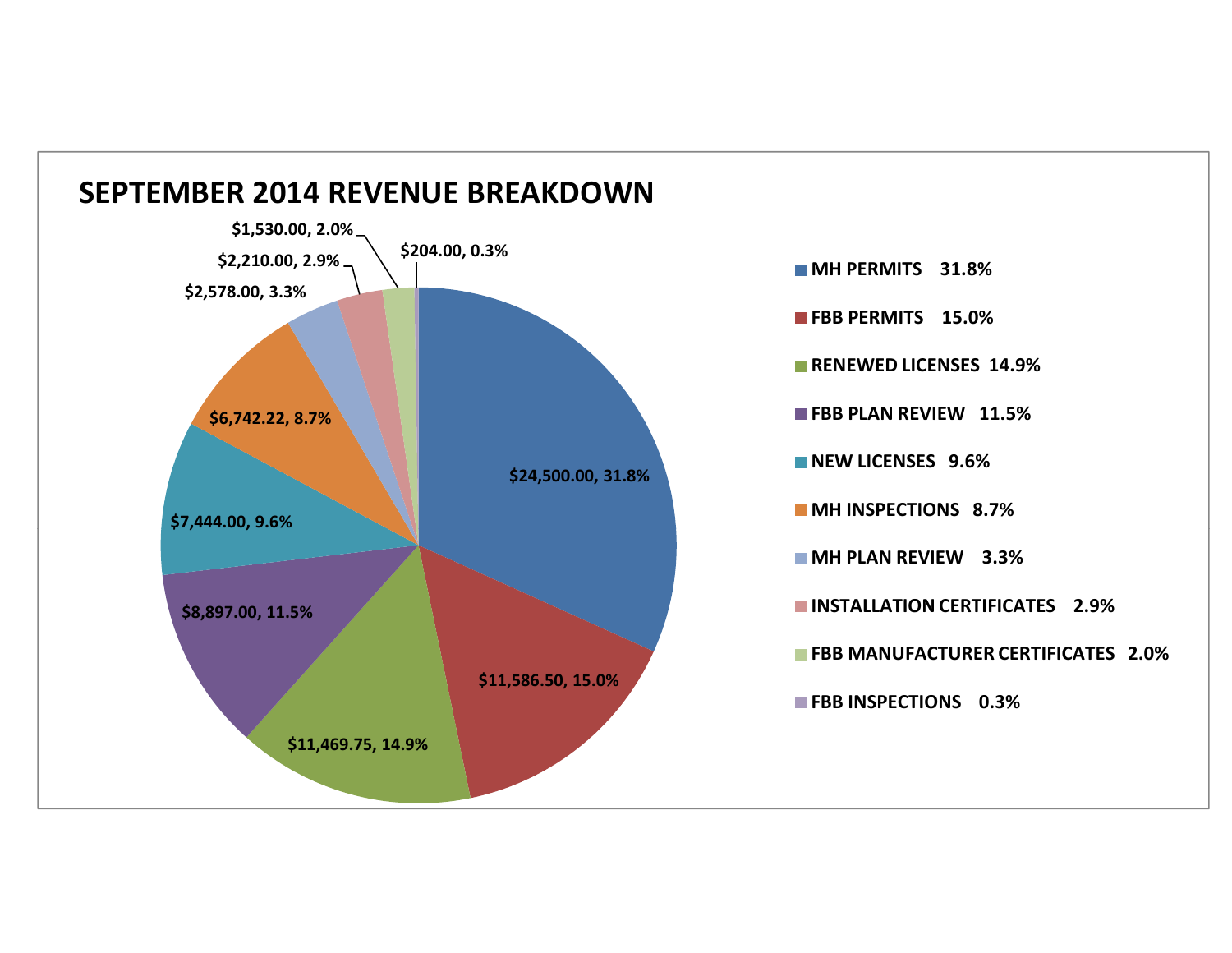